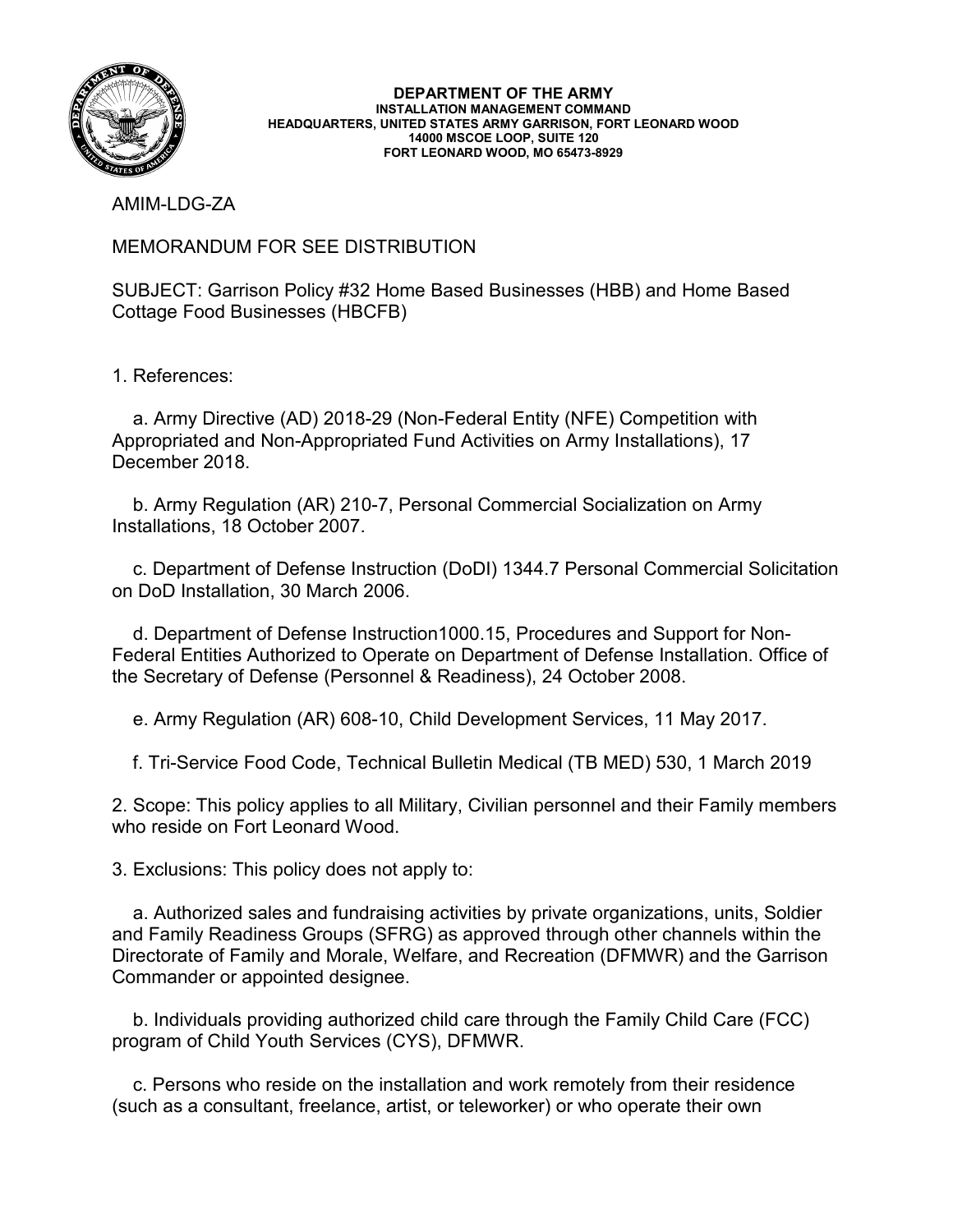business exclusively through online means only (i.e. eBay or Etsy type businesses), with the exception of food sales.

 d. Individuals or companies providing merchandise or service to Non-Appropriate Fund activities through an authorized agreement.

 e. Individuals participating in authorized yard sale activities as outlined in the Balfour Beatty lease agreement and Resident Handbook.

f. Persons with a valid commercial solicitation permit.

4. Purpose: This policy aims to protect the Department of the Army, Military and Civilian personnel from fraudulent or unethical business practices. Commanders at all levels must ensure all individuals and/or agents who have written permission to solicit on the installation follow the guidance outlined in AR 210-7 and this policy letter. For the purposes of this letter HBCFB are a category of HBB and subject to additional regulations. All references to HBB include HBCFB.

5. Home Based Businesses are Non Federal Entities (NFE) owned or operated by authorized residents on Army Installations. Personal businesses offered by spouses or dependents of Active Duty Service Members who reside off the installation will also comply with the requirements of this policy, AR 210-7, and AD 2018-29 if they desire to solicit on the installation or participate in any event offered by any NFEs or the Garrison on the installation.

6. Fort Leonard Wood has designated DFMWR Headquarters, as the single point of entry for HBB applications and inquiries.

 a. The approval authority to operate a HBB on the installation is the Senior Commander (SC), or when delegated, the Garrison Commander (GC). Fort Leonard Wood will process HBB application as consistently and expeditiously as possible, but no later than 60 calendar days following the submission of the completed packet.

 b. HBB applications will be available at the headquarters office of the DFMWR, 13486 Replacement Ave, Ste 1103 (bldg. 470) Fort Leonard Wood, MO. 65473.

 c. HBB applicants will utilize the Application for Home Based Business Permit, FLW Form 120, revised December 2020. (encl 1)

d. HBB application packets must include:

(1) Letter of Intent

(2) Completed Application, FLW Form 120.

(3) Business Information (catalog, brochures, handouts, website, etc.)